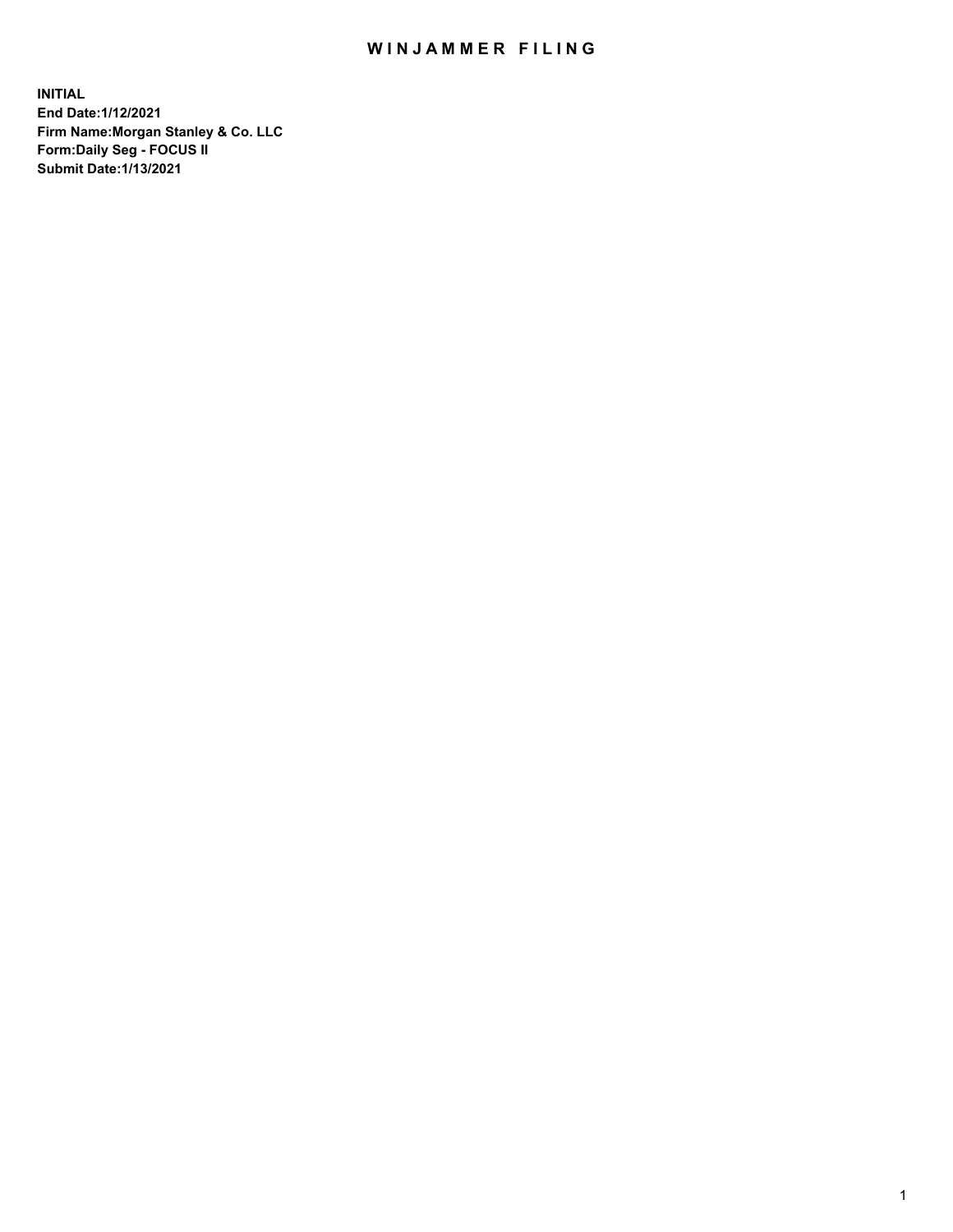**INITIAL End Date:1/12/2021 Firm Name:Morgan Stanley & Co. LLC Form:Daily Seg - FOCUS II Submit Date:1/13/2021 Daily Segregation - Cover Page**

| Name of Company                                                                                          | Morgan Stanley & Co. LLC     |
|----------------------------------------------------------------------------------------------------------|------------------------------|
| <b>Contact Name</b>                                                                                      | <b>Ikram Shah</b>            |
| <b>Contact Phone Number</b>                                                                              | 212-276-0963                 |
| <b>Contact Email Address</b>                                                                             | Ikram.shah@morganstanley.com |
|                                                                                                          |                              |
| FCM's Customer Segregated Funds Residual Interest Target (choose one):<br>a. Minimum dollar amount: ; or | 235,000,000                  |
| b. Minimum percentage of customer segregated funds required:% ; or                                       | <u>0</u>                     |
| c. Dollar amount range between: and; or                                                                  | <u>00</u>                    |
| d. Percentage range of customer segregated funds required between: % and %.                              | 0 <sup>0</sup>               |
| FCM's Customer Secured Amount Funds Residual Interest Target (choose one):                               |                              |
| a. Minimum dollar amount: ; or                                                                           | 140,000,000                  |
| b. Minimum percentage of customer secured funds required:%; or                                           | <u>0</u>                     |
| c. Dollar amount range between: and; or                                                                  | <u>0 0</u>                   |
| d. Percentage range of customer secured funds required between:% and%.                                   | 0 Q                          |
| FCM's Cleared Swaps Customer Collateral Residual Interest Target (choose one):                           |                              |
| a. Minimum dollar amount: ; or                                                                           | 92,000,000                   |
| b. Minimum percentage of cleared swaps customer collateral required:% ; or                               | <u>0</u>                     |
| c. Dollar amount range between: and; or                                                                  | 0 Q                          |
| d. Percentage range of cleared swaps customer collateral required between:% and%.                        | 0 <sub>0</sub>               |

Attach supporting documents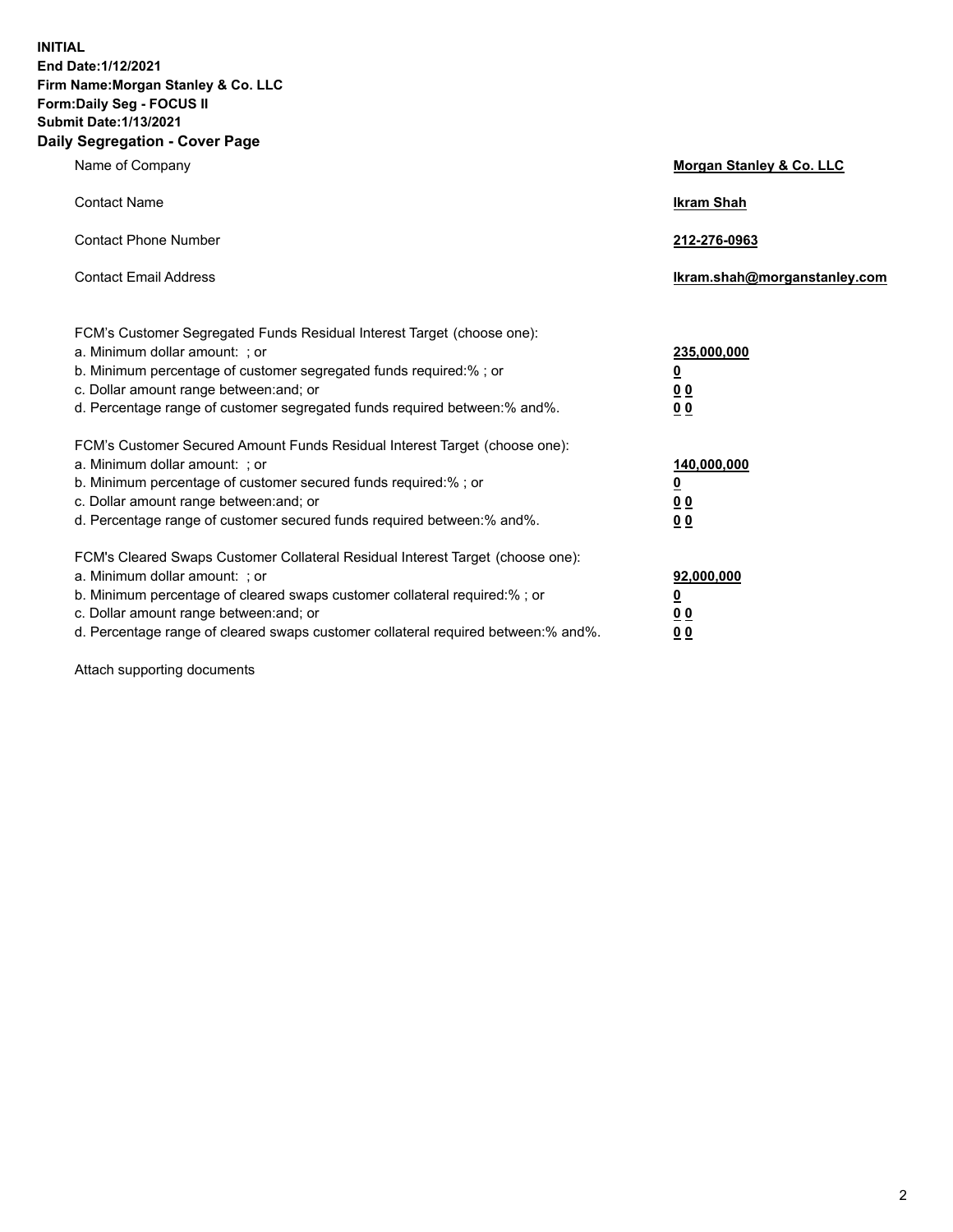## **INITIAL End Date:1/12/2021 Firm Name:Morgan Stanley & Co. LLC Form:Daily Seg - FOCUS II Submit Date:1/13/2021**

**Daily Segregation - Secured Amounts** Foreign Futures and Foreign Options Secured Amounts Amount required to be set aside pursuant to law, rule or regulation of a foreign government or a rule of a self-regulatory organization authorized thereunder 1. Net ledger balance - Foreign Futures and Foreign Option Trading - All Customers A. Cash **4,364,729,226** [7315] B. Securities (at market) **2,276,544,484** [7317] 2. Net unrealized profit (loss) in open futures contracts traded on a foreign board of trade **735,284,242** [7325] 3. Exchange traded options a. Market value of open option contracts purchased on a foreign board of trade **18,369,780** [7335] b. Market value of open contracts granted (sold) on a foreign board of trade **-15,092,285** [7337] 4. Net equity (deficit) (add lines 1. 2. and 3.) **7,379,835,447** [7345] 5. Account liquidating to a deficit and account with a debit balances - gross amount **57,384,611** [7351] Less: amount offset by customer owned securities **-55,780,914** [7352] **1,603,697** 6. Amount required to be set aside as the secured amount - Net Liquidating Equity Method (add lines 4 and 5) 7. Greater of amount required to be set aside pursuant to foreign jurisdiction (above) or line 6. FUNDS DEPOSITED IN SEPARATE REGULATION 30.7 ACCOUNTS 1. Cash in banks A. Banks located in the United States **918,272,561** [7500] B. Other banks qualified under Regulation 30.7 **653,624,899** [7520] **1,571,897,460** 2. Securities A. In safekeeping with banks located in the United States **288,811,557** [7540] B. In safekeeping with other banks qualified under Regulation 30.7 **22,680,473** [7560] **311,492,030** 3. Equities with registered futures commission merchants A. Cash **22,369,984** [7580] B. Securities **0** [7590] C. Unrealized gain (loss) on open futures contracts **66,997** [7600] D. Value of long option contracts **0** [7610] E. Value of short option contracts **0** [7615] **22,436,981** [7620] 4. Amounts held by clearing organizations of foreign boards of trade A. Cash **0** [7640] B. Securities **0** [7650] C. Amount due to (from) clearing organization - daily variation **0** [7660] D. Value of long option contracts **0** [7670] E. Value of short option contracts **0** [7675] **0** [7680] 5. Amounts held by members of foreign boards of trade A. Cash **2,987,735,082** [7700] B. Securities **1,965,052,454** [7710] C. Unrealized gain (loss) on open futures contracts **735,217,244** [7720] D. Value of long option contracts **18,369,780** [7730] E. Value of short option contracts **-15,092,285** [7735] **5,691,282,275**

- 6. Amounts with other depositories designated by a foreign board of trade **0** [7760]
- 7. Segregated funds on hand **0** [7765]
- 8. Total funds in separate section 30.7 accounts **7,597,108,746** [7770]
- 9. Excess (deficiency) Set Aside for Secured Amount (subtract line 7 Secured Statement Page 1 from Line 8)
- 10. Management Target Amount for Excess funds in separate section 30.7 accounts **140,000,000** [7780]
- 11. Excess (deficiency) funds in separate 30.7 accounts over (under) Management Target **75,669,602** [7785]

**0** [7305]

[7354] **7,381,439,144** [7355]

**7,381,439,144** [7360]

[7530]

[7570]

[7740] **215,669,602** [7380]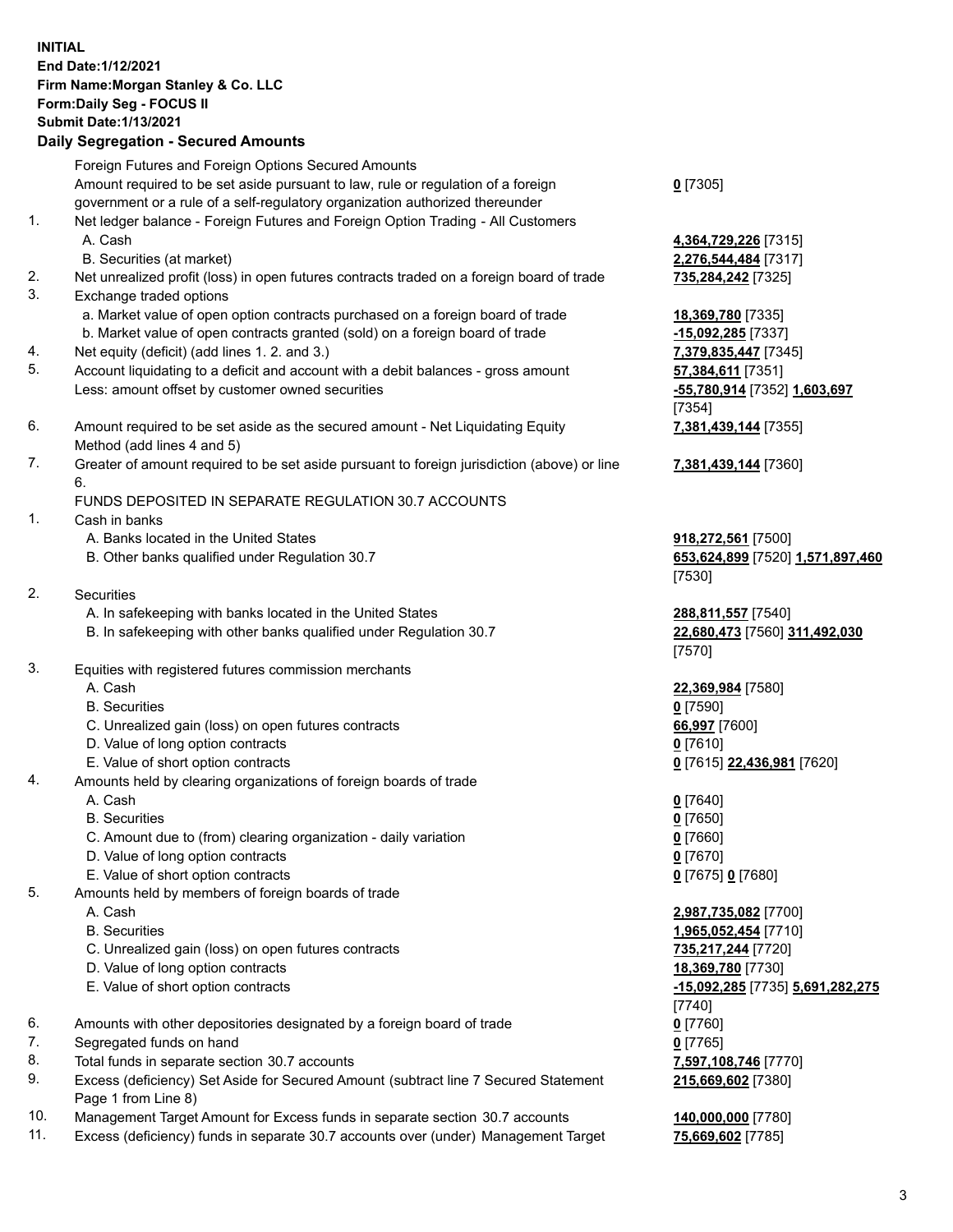**INITIAL End Date:1/12/2021 Firm Name:Morgan Stanley & Co. LLC Form:Daily Seg - FOCUS II Submit Date:1/13/2021 Daily Segregation - Segregation Statement** SEGREGATION REQUIREMENTS(Section 4d(2) of the CEAct) 1. Net ledger balance A. Cash **16,294,319,596** [7010] B. Securities (at market) **8,261,610,530** [7020] 2. Net unrealized profit (loss) in open futures contracts traded on a contract market **1,389,677,836** [7030] 3. Exchange traded options A. Add market value of open option contracts purchased on a contract market **697,216,070** [7032] B. Deduct market value of open option contracts granted (sold) on a contract market **-531,617,531** [7033] 4. Net equity (deficit) (add lines 1, 2 and 3) **26,111,206,501** [7040] 5. Accounts liquidating to a deficit and accounts with debit balances - gross amount **409,805,850** [7045] Less: amount offset by customer securities **-405,582,447** [7047] **4,223,403** [7050] 6. Amount required to be segregated (add lines 4 and 5) **26,115,429,904** [7060] FUNDS IN SEGREGATED ACCOUNTS 7. Deposited in segregated funds bank accounts A. Cash **4,354,267,971** [7070] B. Securities representing investments of customers' funds (at market) **0** [7080] C. Securities held for particular customers or option customers in lieu of cash (at market) **1,005,405,150** [7090] 8. Margins on deposit with derivatives clearing organizations of contract markets A. Cash **13,266,817,276** [7100] B. Securities representing investments of customers' funds (at market) **0** [7110] C. Securities held for particular customers or option customers in lieu of cash (at market) **7,256,205,380** [7120] 9. Net settlement from (to) derivatives clearing organizations of contract markets **441,557,771** [7130] 10. Exchange traded options A. Value of open long option contracts **697,216,070** [7132] B. Value of open short option contracts **-531,617,531** [7133] 11. Net equities with other FCMs A. Net liquidating equity **11,107,641** [7140] B. Securities representing investments of customers' funds (at market) **0** [7160] C. Securities held for particular customers or option customers in lieu of cash (at market) **0** [7170] 12. Segregated funds on hand **0** [7150] 13. Total amount in segregation (add lines 7 through 12) **26,500,959,728** [7180] 14. Excess (deficiency) funds in segregation (subtract line 6 from line 13) **385,529,824** [7190]

- 15. Management Target Amount for Excess funds in segregation **235,000,000** [7194]
- 16. Excess (deficiency) funds in segregation over (under) Management Target Amount Excess

**150,529,824** [7198]